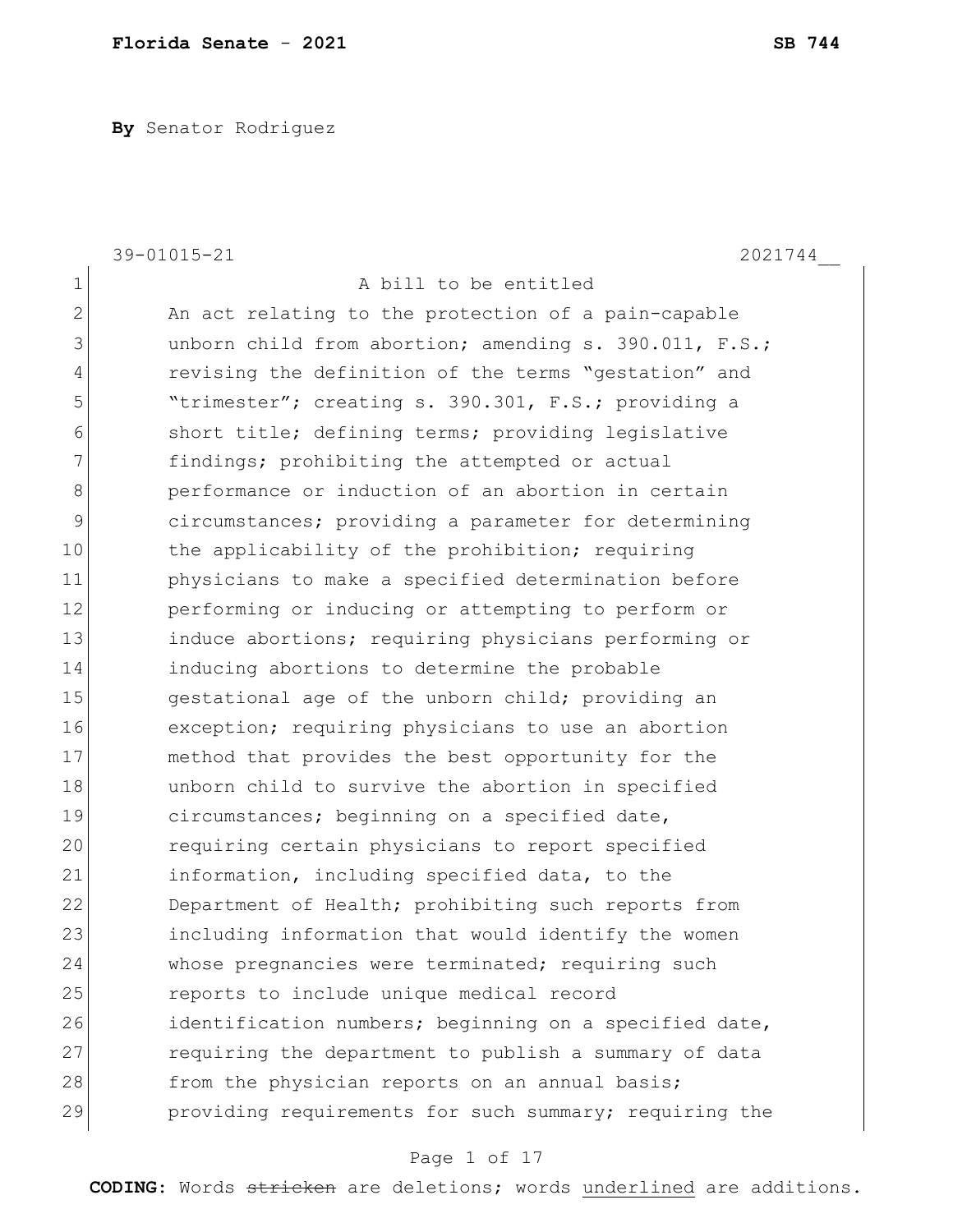|    | 39-01015-21<br>2021744                                           |
|----|------------------------------------------------------------------|
| 30 | department to safeguard the information included in              |
| 31 | such summary; providing penalties for failure to                 |
| 32 | timely submit physician reports; providing for                   |
| 33 | disciplinary action; requiring the department to adopt           |
| 34 | rules; providing criminal penalties and civil and                |
| 35 | criminal remedies; providing for attorney fees;                  |
| 36 | requiring courts to rule on the protection of certain            |
| 37 | identifying information in certain civil and criminal            |
| 38 | proceedings or actions; requiring that certain actions           |
| 39 | be brought under a pseudonym; providing construction             |
| 40 | and severability; providing an effective date.                   |
| 41 |                                                                  |
| 42 | WHEREAS, pain receptors are present throughout an unborn         |
| 43 | child's entire body no later than 16 weeks probable gestational  |
| 44 | age, and nerves link these receptors to the brain's thalamus and |
| 45 | subcortical plate by no later than 20 weeks probable gestational |
| 46 | age, and                                                         |
| 47 | WHEREAS, an unborn child reacts to touch by 8 weeks              |
| 48 | probable gestational age, and                                    |
| 49 | WHEREAS, by 20 weeks probable gestational age, an unborn         |
| 50 | child reacts to stimuli that would be recognized as painful if   |
| 51 | applied to an adult human, by recoiling or exhibiting other      |
| 52 | avoidance responses, and                                         |
| 53 | WHEREAS, the application of painful stimuli to an unborn         |
| 54 | child is associated with significant increases in stress         |

 WHEREAS, subjection to painful stimuli is associated with 57 long-term harmful neurodevelopmental effects, such as altered 58 pain sensitivity and, possibly, emotional, behavioral, and

55 hormones in the unborn child, known as the stress response, and

#### Page 2 of 17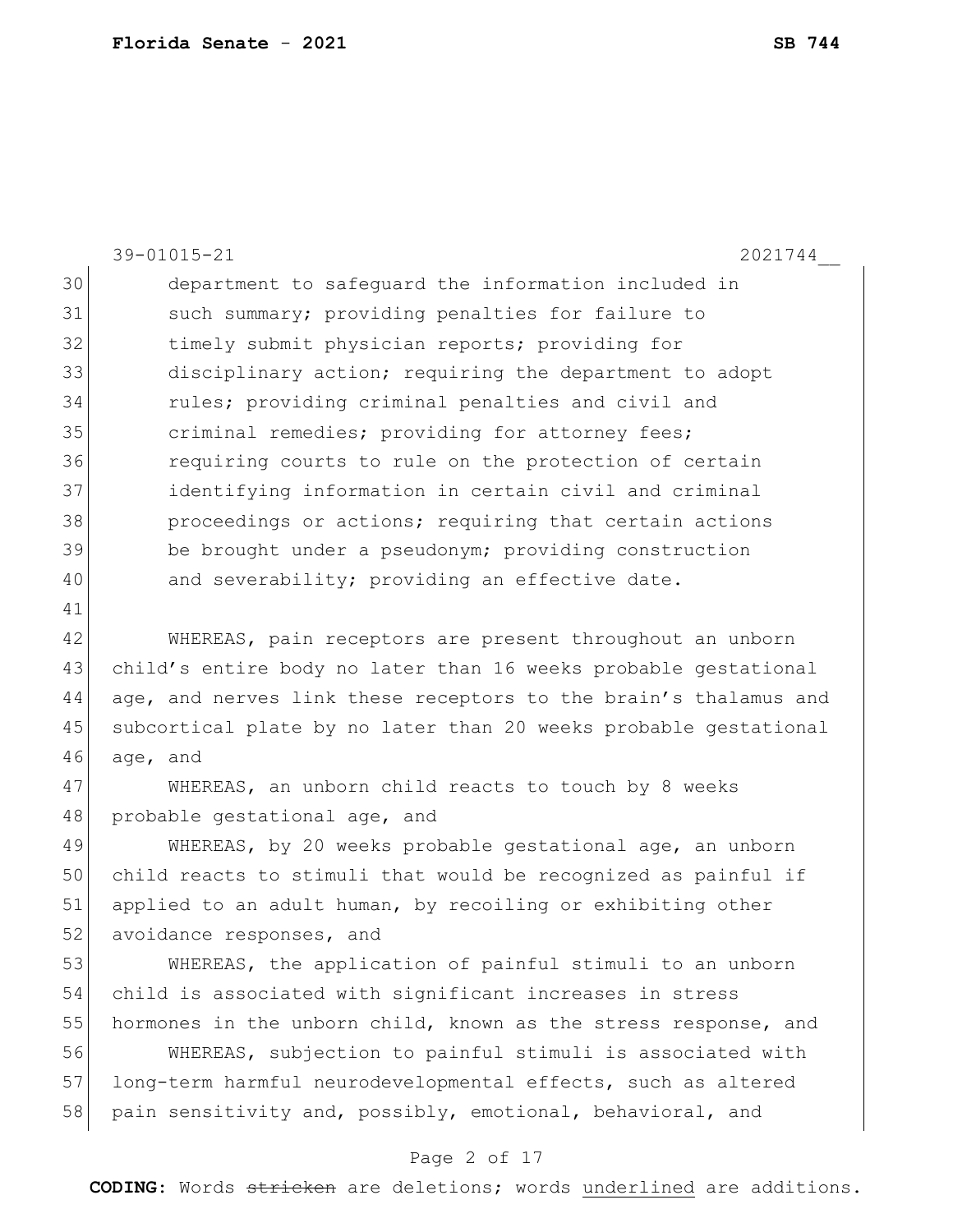39-01015-21 2021744\_\_ Page 3 of 17 59 learning disabilities later in life, and 60 WHEREAS, for purposes of surgery on unborn children, fetal 61 anesthesia is routinely administered and is associated with a 62 decrease in stress hormones compared to their level when painful 63 stimuli are applied without anesthesia, and 64 WHEREAS, the assertion by some medical experts that an 65 unborn child is incapable of experiencing pain until after 20 66 weeks probable gestational age predominately rests on the 67 assumption that the ability to experience pain depends on the 68 cerebral cortex and requires nerve connections between the 69 thalamus and the cerebral cortex, and 70 WHEREAS, recent medical research and analysis, especially 71 since 2007, provide strong support for the conclusion that a 72 functioning cerebral cortex is not necessary to experience pain, 73 and 74 WHEREAS, substantial evidence indicates that children born 75 missing most of the cerebral cortex, a condition known as 76 hydranencephaly, nevertheless experience pain, and 77 WHEREAS, in adults, stimulation or ablation of the cerebral 78 cortex does not alter pain perception, while stimulation or 79 ablation of the thalamus does, and 80 WHEREAS, substantial evidence indicates that neural 81 elements, such as the subcortical plate, which develop at 82 specific times during the early development of an unborn child, 83 serve as pain-processing structures and are different from the 84 neural elements used for pain processing by adults, and 85 WHEREAS, the assertion of some medical experts that an 86 unborn child remains in a coma-like sleep state that precludes 87 it from experiencing pain is inconsistent with the documented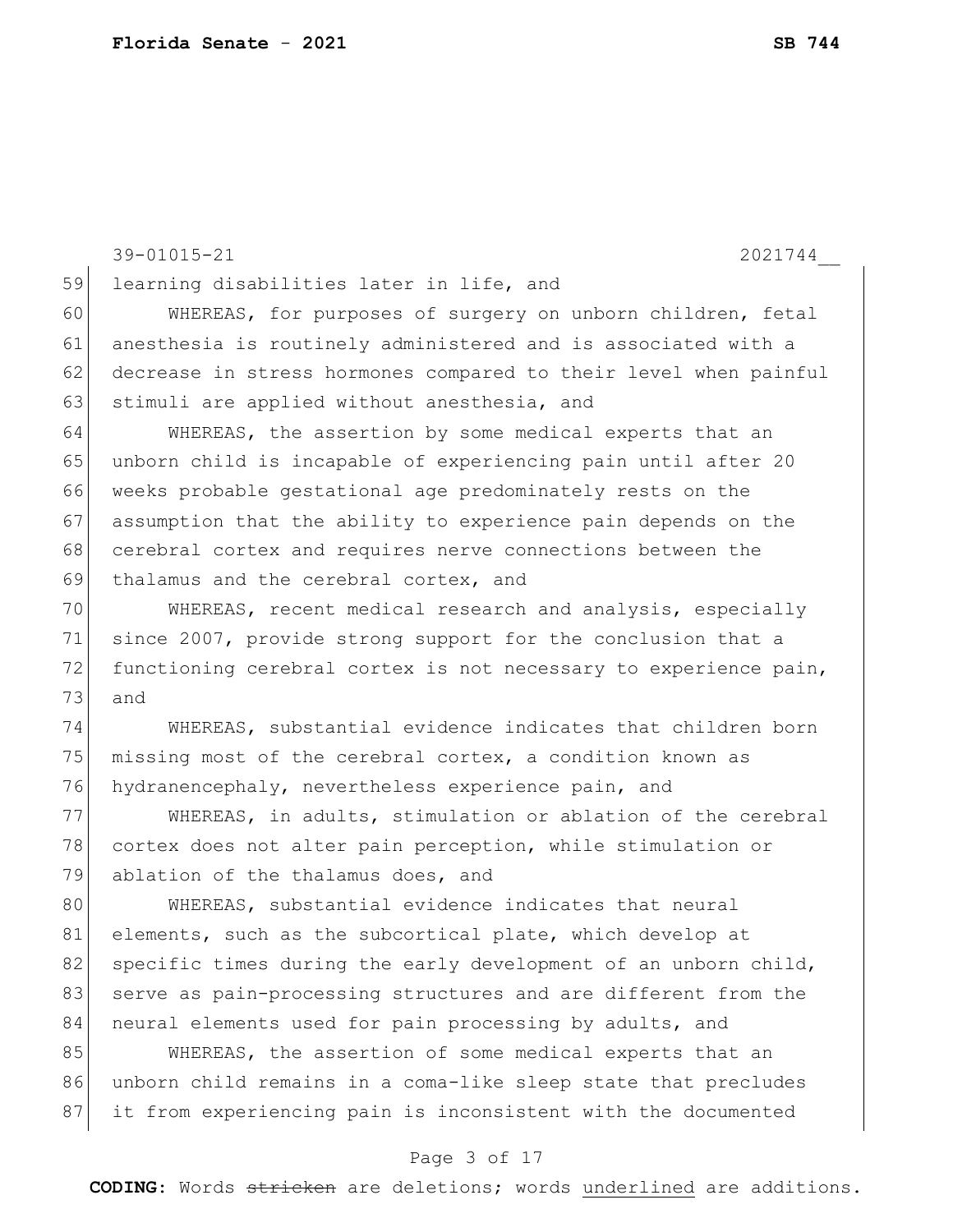39-01015-21 2021744\_\_ 88 reaction of unborn children to painful stimuli and with the 89 experience of fetal surgeons who have found it necessary to 90 sedate an unborn child with anesthesia to prevent it from 91 thrashing about in reaction to invasive surgery, and 92 WHEREAS, the Florida Legislature has the constitutional 93 authority to make the judgment that there is substantial medical 94 evidence that an unborn child is capable of experiencing pain as 95 early as 20 weeks probable gestational age, and 96 WHEREAS, the United States Supreme Court has noted, in 97 *Gonzales v. Carhart*, 550 U.S. 124, 162-164 (2007), that "the 98 Court has given state and federal legislatures wide discretion 99 to pass legislation in areas where there is medical and 100 scientific uncertainty," that "the law need not give abortion 101 doctors unfettered choice in the course of their medical 102 practice, nor should it elevate their status above other 103 physicians in the medical community," and that "medical 104 uncertainty does not foreclose the exercise of legislative power 105 in the abortion context any more than it does in other 106 contexts," and 107 WHEREAS, in *Marshall v. United States*, 414 U.S. 417, 427 108 (1974) the United States Supreme Court stated that "when 109 Congress undertakes to act in areas fraught with medical and 110 scientific uncertainties, legislative options must be especially 111 broad  $\ldots$ , " and 112 WHEREAS, the State of Florida asserts a compelling state 113 interest in protecting the lives of unborn children beginning at 114 the stage in their development at which substantial medical

115 evidence indicates that they are capable of feeling pain, and 116 WHEREAS, in enacting this legislation, the State of Florida

#### Page 4 of 17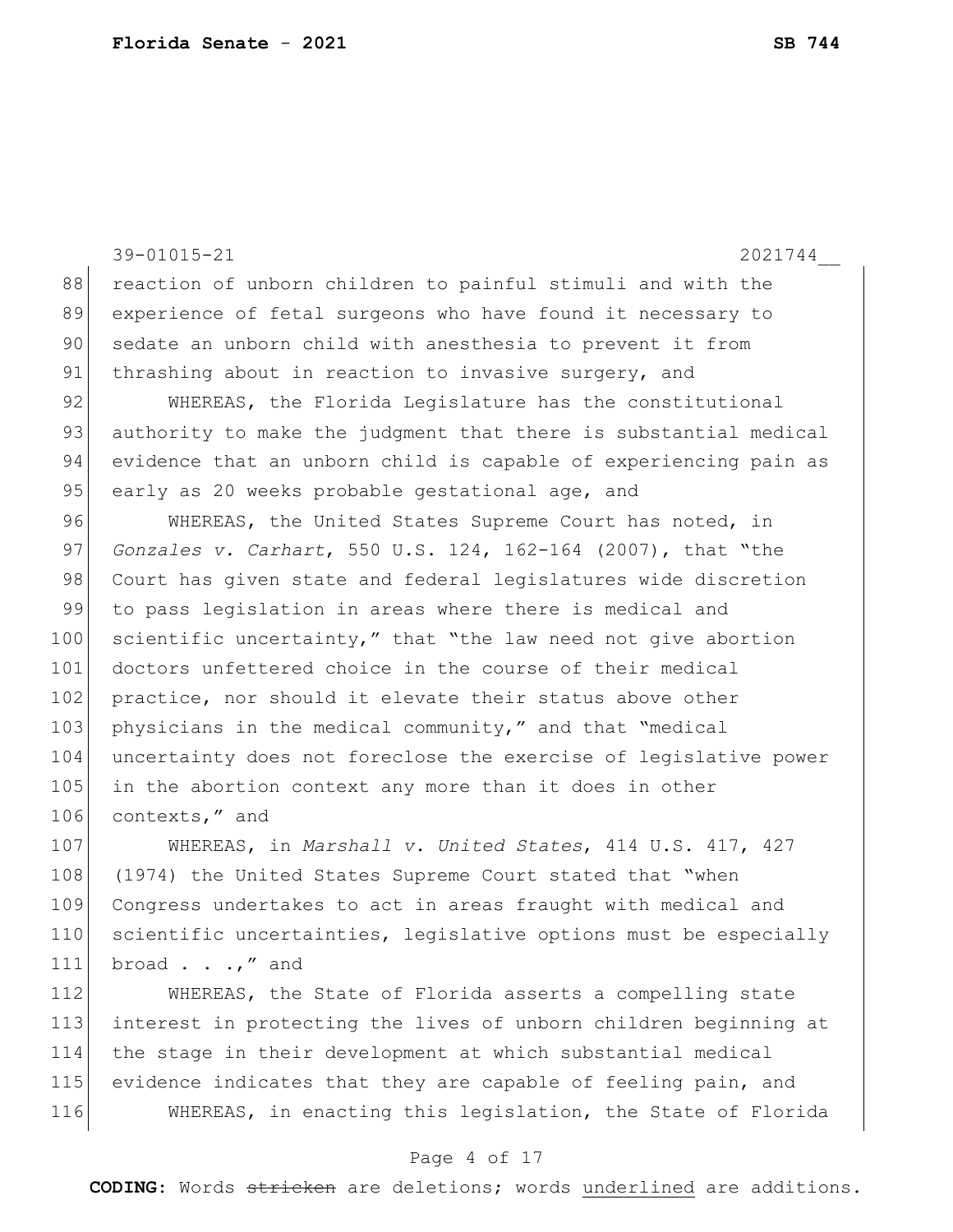39-01015-21 2021744\_\_ 117 is not asking the United States Supreme Court to overturn or 118 revise its holding, first articulated in *Roe v. Wade* and 119 reaffirmed in *Planned Parenthood of Southeastern Pennsylvania v.*  120 *Casey*, 505 U.S. 833, 869 (1992), that the state interest in 121 unborn human life, which is "legitimate" throughout pregnancy, 122 becomes "compelling" at the point of fetal viability, but, 123 rather, it is asserting a separate and independent state 124 interest in unborn human life which becomes compelling once an 125 unborn child is capable of feeling pain, which is asserted not 126 instead of, but in addition to, the State of Florida's 127 compelling state interest in protecting the lives of unborn 128 children beginning at viability, and 129 WHEREAS, the United States Supreme Court, in *Planned*  130 *Parenthood of Southeastern Pennsylvania v. Casey*, established 131 that the "constitutional liberty of the woman to have some 132 freedom to terminate her pregnancy  $\ldots$  is not so unlimited  $\ldots$ 133 . that from the outset the State cannot show its concern for the

134 life of the unborn, and at a later point in fetal development 135 the State's interest in life has sufficient force so that the 136 right of the woman to terminate the pregnancy can be 137 restricted," and

138 WHEREAS, the United States Supreme Court decision upholding 139 the federal Partial-Birth Abortion Ban Act in *Gonzales v.*  140 *Carhart*, 550 U.S. 124 (2007) vindicated the dissenting opinion 141 in the earlier decision in *Stenberg v. Carhart*, 530 U.S. 914, 142 958-959 (2000) (Kennedy, J., dissenting), which had struck down 143 a Nebraska law banning partial-birth abortions, and

144 WHEREAS, the dissenting opinion in *Stenberg v. Carhart* 145 stated that "we held [in *Casey*] it was inappropriate for the

#### Page 5 of 17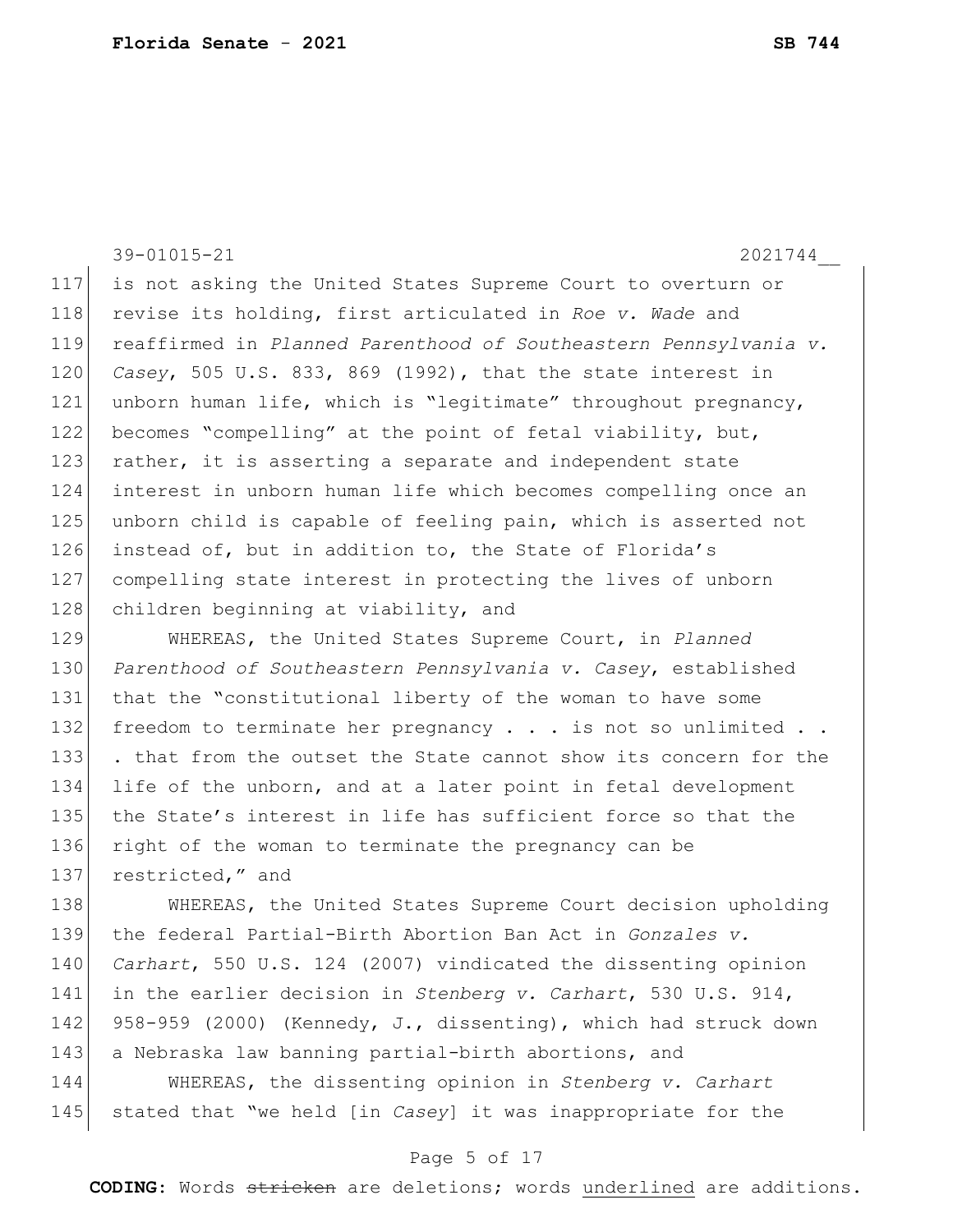|     | 39-01015-21<br>2021744                                           |
|-----|------------------------------------------------------------------|
| 146 | Judicial Branch to provide an exhaustive list of state interests |
| 147 | implicated by abortion," that "Casey is premised on the States   |
| 148 | having an important constitutional role in defining their        |
| 149 | interests in the abortion debate," that "it is only with this    |
| 150 | principle in mind that [a state's] interests can be given proper |
| 151 | weight," that "States also have an interest in forbidding        |
| 152 | medical procedures which, in the State's reasonable              |
| 153 | determination, might cause the medical profession or society as  |
| 154 | a whole to become insensitive, even disdainful, to life,         |
| 155 | including life in the human fetus," and that "a State may take   |
| 156 | measures to ensure the medical profession and its members are    |
| 157 | viewed as healers, sustained by a compassionate and rigorous     |
| 158 | ethic and cognizant of the dignity and value of human life, even |
| 159 | life which cannot survive without the assistance of others," and |
| 160 | WHEREAS, mindful of Leavitt v. Jane L., 518 U.S. 137             |
| 161 | (1996), in which, in the context of determining the severability |
| 162 | of a state statute regulating abortion, the United States        |
| 163 | Supreme Court noted that an explicit statement of legislative    |
| 164 | intent specifically made applicable to a particular statute is   |
| 165 | of greater weight than a general savings or severability clause, |
| 166 | the Legislature intends that if any one or more provisions,      |
| 167 | sections, subsections, sentences, clauses, phrases, or words of  |
| 168 | this act or the application thereof to any person or             |
| 169 | circumstance is found to be unconstitutional, the same is hereby |
| 170 | declared to be severable, and the balance of the act shall       |
| 171 | remain effective notwithstanding such unconstitutionality, and   |
| 172 | WHEREAS, the Legislature of the State of Florida declares,       |
| 173 | moreover, that it would have passed this act, and each           |
| 174 | provision, section, subsection, sentence, clause, phrase, or     |

# Page 6 of 17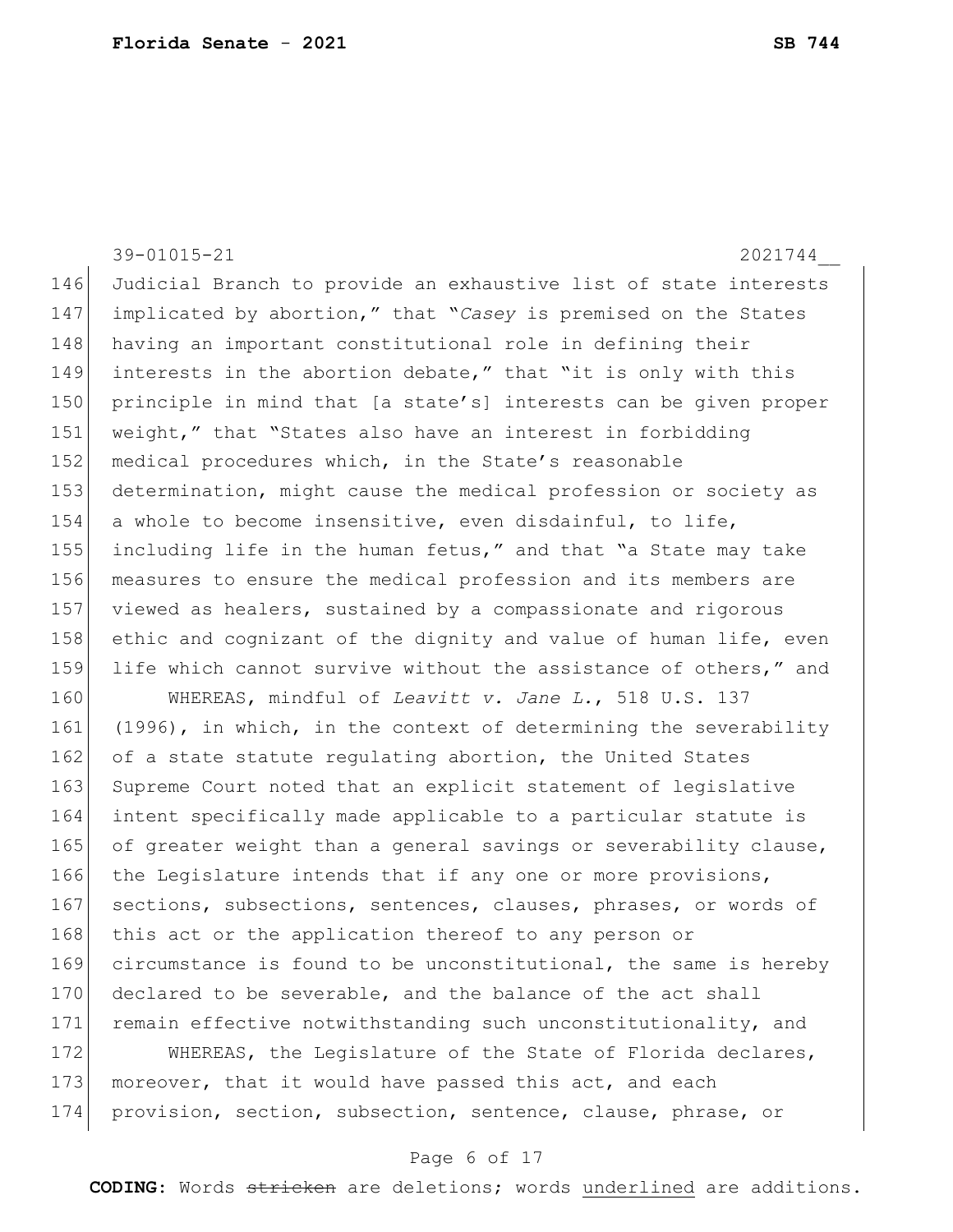|     | 39-01015-21<br>2021744                                           |
|-----|------------------------------------------------------------------|
| 175 | word thereof, irrespective of the fact that any one or more      |
| 176 | provisions, sections, subsections, sentences, clauses, phrases,  |
| 177 | or words, or any of their applications, were to be declared      |
| 178 | unconstitutional, NOW, THEREFORE,                                |
| 179 |                                                                  |
| 180 | Be It Enacted by the Leqislature of the State of Florida:        |
| 181 |                                                                  |
| 182 | Section 1. Subsection (6) and paragraph (a) of subsection        |
| 183 | (12) of section 390.011, Florida Statutes, are amended to read:  |
| 184 | 390.011 Definitions. - As used in this chapter, the term:        |
| 185 | (6) "Gestation" means the development of a human embryo or       |
| 186 | fetus between the beginning of the pregnant woman's last         |
| 187 | menstrual period fertilization and birth.                        |
| 188 | (12) "Trimester" means one of the following three distinct       |
| 189 | periods of time in the duration of a pregnancy:                  |
| 190 | (a) "First trimester," which is the period of time from the      |
| 191 | beginning of the pregnant woman's last menstrual period          |
| 192 | fertilization through the end of the 11th week of gestation.     |
| 193 | Section 2. Section 390.301, Florida Statutes, is created to      |
| 194 | read:                                                            |
| 195 | 390.301 Florida Pain-Capable Unborn Child Protection Act.-       |
| 196 | (1) SHORT TITLE. - This act may be cited as the "Florida         |
| 197 | Pain-Capable Unborn Child Protection Act."                       |
| 198 | (2) DEFINITIONS. - As used in this section, the term:            |
| 199 | (a) "Abortion" means the use or prescription of an               |
| 200 | instrument, medicine, drug, or any other substance or device to  |
| 201 | intentionally kill the unborn child of a woman known to be       |
| 202 | pregnant or to intentionally terminate the pregnancy of a woman  |
| 203 | known to be pregnant with a purpose other than to produce a live |
|     |                                                                  |

# Page 7 of 17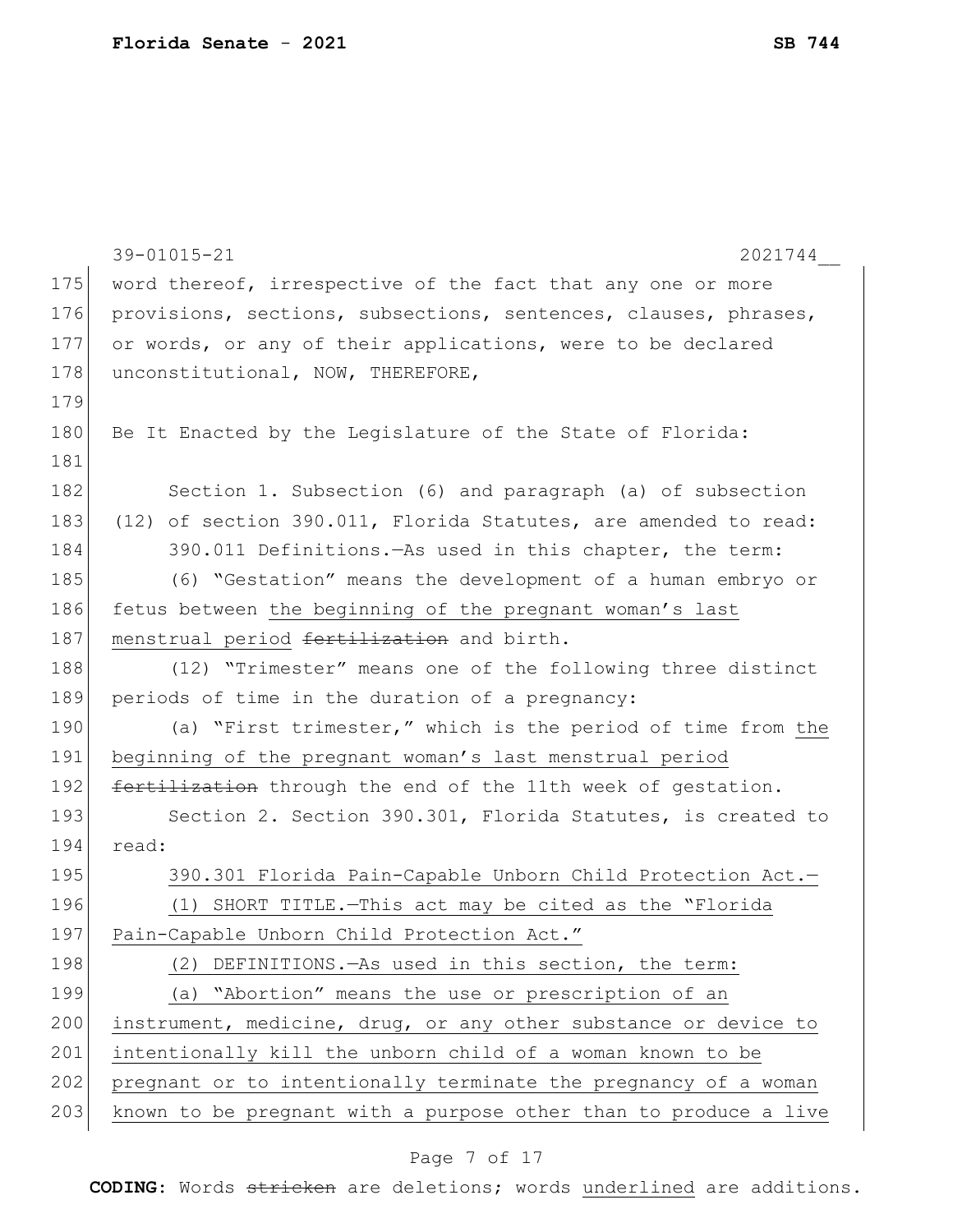|     | 39-01015-21<br>2021744                                           |
|-----|------------------------------------------------------------------|
| 204 | birth and preserve the life and health of the child born alive   |
| 205 | or to remove a dead unborn child.                                |
| 206 | (b) "Attempt to perform or induce an abortion" or                |
| 207 | "attempting to perform or induce an abortion" means an act, or   |
| 208 | an omission of a statutorily required act, which, under the      |
| 209 | circumstances as perceived by the actor, constitutes a           |
| 210 | substantial step in a course of conduct planned to culminate in  |
| 211 | the performance or induction of an abortion in this state in     |
| 212 | violation of this section.                                       |
| 213 | (c) "Medical emergency" means a determination, using             |
| 214 | reasonable medical judgment, that the pregnant woman's medical   |
| 215 | condition necessitates the immediate abortion of an unborn child |
| 216 | before determining the probable gestational age of the unborn    |
| 217 | child in order to avert the pregnant woman's death or a serious  |
| 218 | risk to the pregnant woman of a substantial and irreversible     |
| 219 | physical impairment of one or more of her major bodily           |
| 220 | functions, not including psychological or emotional conditions,  |
| 221 | which may result from the delay necessary to determine the       |
| 222 | probable gestational age of the unborn child. A condition may    |
| 223 | not be determined to be a medical emergency if it is based on a  |
| 224 | claim or diagnosis that the pregnant woman will engage in        |
| 225 | conduct that she intends to result in her death or in a          |
| 226 | substantial and irreversible physical impairment of one or more  |
| 227 | of her major bodily functions.                                   |
| 228 | (d) "Probable gestational age of the unborn child" means         |
| 229 | the gestational age, in weeks, of the unborn child at the time   |
| 230 | the abortion of the unborn child is to be performed or induced   |
| 231 | as determined from the beginning of the pregnant woman's last    |
| 232 | menstrual period.                                                |

# Page 8 of 17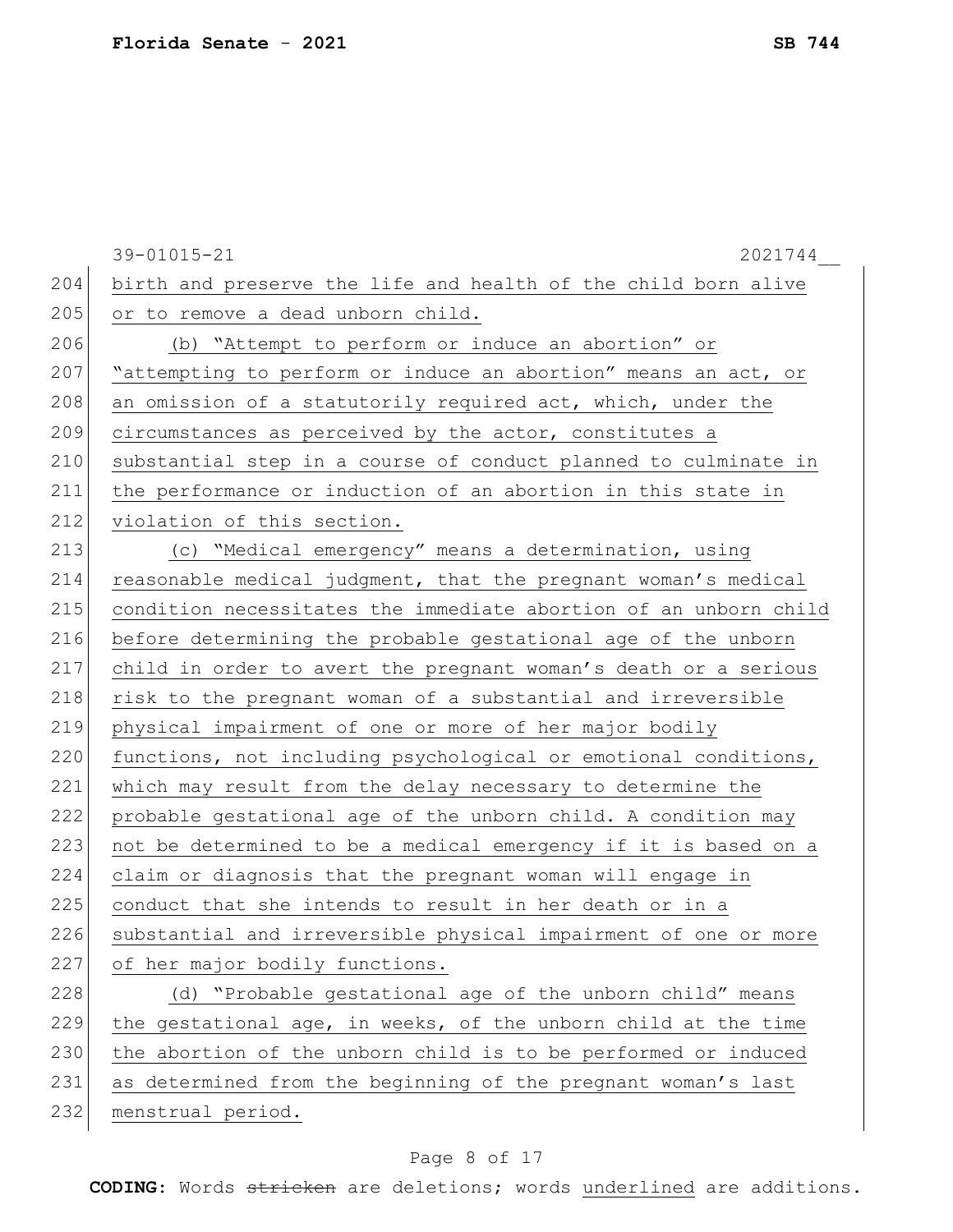|     | 39-01015-21<br>2021744                                           |
|-----|------------------------------------------------------------------|
| 233 | (e) "Serious health risk to the unborn child's mother"           |
| 234 | means that the unborn child's mother is at risk of death or a    |
| 235 | substantial and irreversible physical impairment of one or more  |
| 236 | of her major bodily functions, not including psychological or    |
| 237 | emotional conditions, due to her pregnancy as determined through |
| 238 | the use of reasonable medical judgment. Such a determination may |
| 239 | not be made if it is based on a claim or diagnosis that the      |
| 240 | unborn child's mother will engage in conduct that she intends to |
| 241 | result in her death or in the substantial and irreversible       |
| 242 | physical impairment of one or more of her major bodily           |
| 243 | functions.                                                       |
| 244 | (f) "Unborn child's mother" means a pregnant woman of the        |
| 245 | species Homo sapiens, regardless of age.                         |
| 246 | (3) PROTECTION FROM ABORTION OF AN UNBORN CHILD CAPABLE OF       |
| 247 | FEELING PAIN.-                                                   |
| 248 | (a) The Legislature finds that there is a compelling state       |
| 249 | interest in protecting the lives of unborn children from the     |
| 250 | stage at which substantial medical evidence indicates that such  |
| 251 | unborn children are capable of feeling pain. Such compelling     |
| 252 | interest is separate from and independent of this state's        |
| 253 | compelling interest in protecting the lives of unborn children   |
| 254 | from the stage of viability, and neither compelling interest is  |
| 255 | intended to replace the other.                                   |
| 256 | (b) A person may not perform or induce, or attempt to            |
| 257 | perform or induce, an abortion of an unborn child capable of     |
| 258 | feeling pain unless it is necessary to prevent a serious health  |
| 259 | risk to the unborn child's mother.                               |
| 260 | (c) An unborn child is deemed capable of feeling pain if it      |
| 261 | has been determined by the physician performing or inducing, or  |

# Page 9 of 17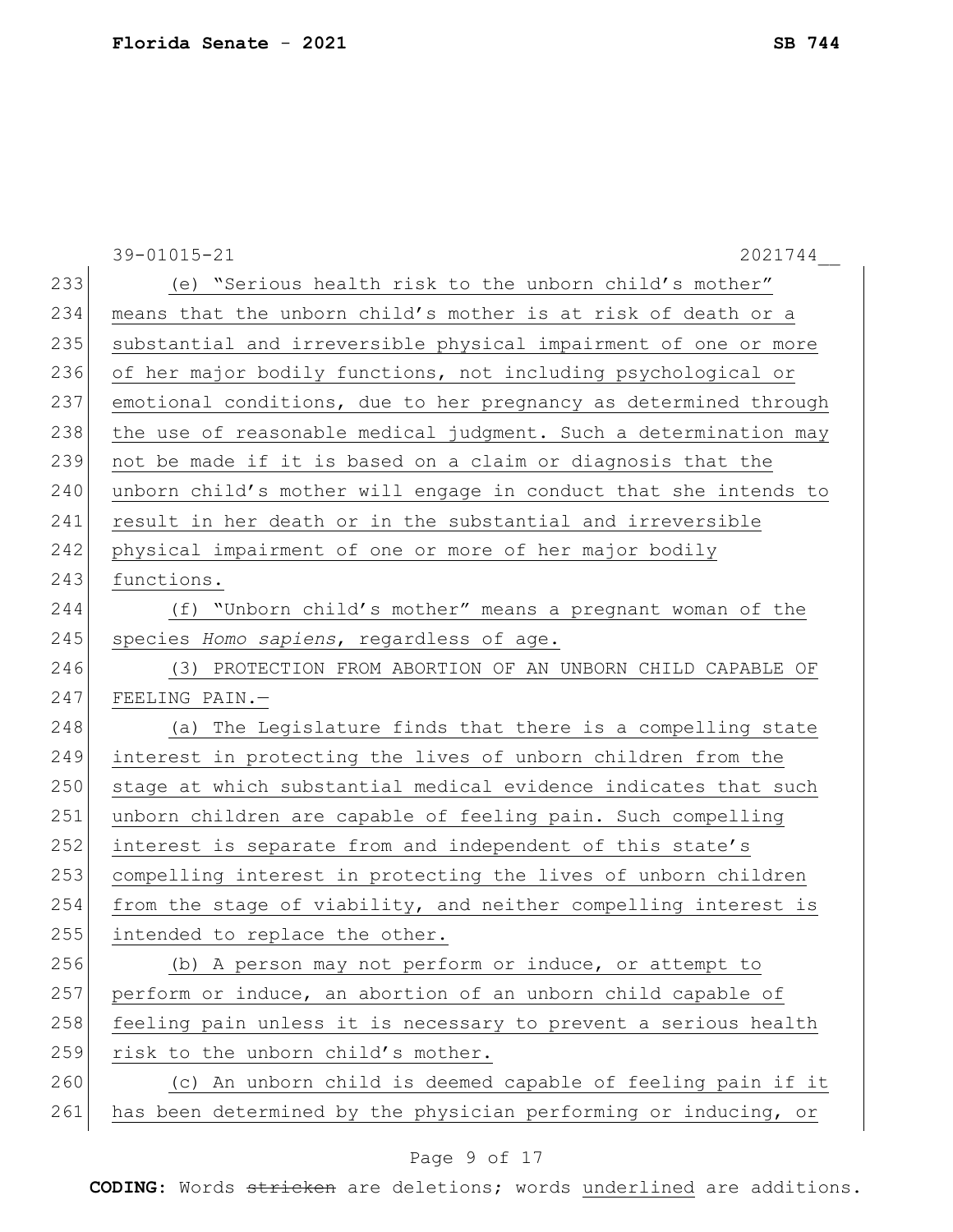|     | 39-01015-21<br>2021744                                           |
|-----|------------------------------------------------------------------|
| 262 | attempting to perform or induce, an abortion of the unborn       |
| 263 | child, or by another physician upon whose determination such     |
| 264 | physician relies, that the probable gestational age of the       |
| 265 | unborn child is 20 or more weeks. For purposes of this           |
| 266 | subsection, a dead unborn child is not capable of feeling pain.  |
| 267 | (d) Except in a medical emergency or in the removal of a         |
| 268 | dead unborn child, an abortion may not be performed or induced,  |
| 269 | or be attempted to be performed or induced, unless the physician |
| 270 | performing or inducing, or attempting to perform or induce, the  |
| 271 | abortion has first made a determination of the probable          |
| 272 | gestational age of the unborn child or relied upon such a        |
| 273 | determination made by another physician. In making this          |
| 274 | determination, the physician shall inquire of the unborn child's |
| 275 | mother and perform or cause to be performed such medical         |
| 276 | examinations and tests as a reasonably prudent physician,        |
| 277 | knowledgeable about the case and the medical conditions          |
| 278 | involved, would consider necessary in making an accurate         |
| 279 | determination of the probable gestational age of the unborn      |
| 280 | child.                                                           |
| 281 | (e) When an abortion of an unborn child capable of feeling       |
| 282 | pain is necessary to prevent a serious health risk to the unborn |
| 283 | child's mother, the physician shall terminate the pregnancy      |
| 284 | through or by the method that, using reasonable medical          |
| 285 | judgment, provides the best opportunity for the unborn child to  |
| 286 | survive, unless, using reasonable medical judgment, termination  |
| 287 | of the pregnancy in that manner would pose a more serious health |
| 288 | risk to the unborn child's mother than would other available     |
| 289 | methods. Such a determination may not be made if the             |
| 290 | determination is based on a claim or diagnosis that the unborn   |
|     |                                                                  |

# Page 10 of 17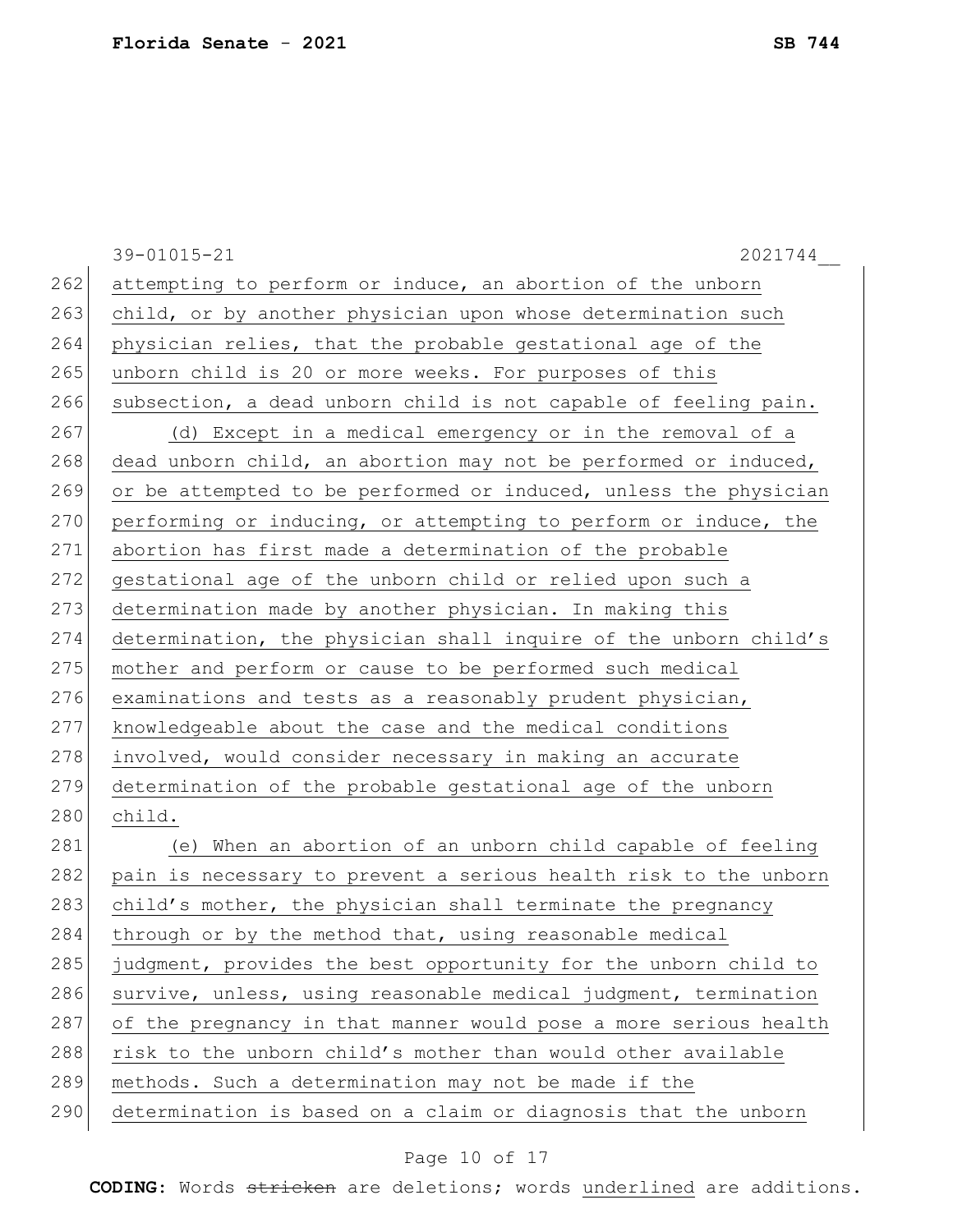|     | 39-01015-21<br>2021744                                           |
|-----|------------------------------------------------------------------|
| 291 | child's mother will engage in conduct that she intends to result |
| 292 | in her death or in the substantial and irreversible physical     |
| 293 | impairment of one or more of her major bodily functions.         |
| 294 | $(4)$ REPORTING. -                                               |
| 295 | (a) Beginning January 1, 2022, a physician who performs or       |
| 296 | induces, or attempts to perform or induce, an abortion shall     |
| 297 | report all of the following to the department on forms, and in   |
| 298 | accordance with schedules and other requirements, adopted by     |
| 299 | department rule:                                                 |
| 300 | 1. The probable gestational age of the unborn child and          |
| 301 | whether an ultrasound was employed in making the determination   |
| 302 | and, if a determination of probable gestational age was not      |
| 303 | made, the basis of the determination that a medical emergency    |
| 304 | existed or a determination that the unborn child was dead;       |
| 305 | 2. The method of abortion, including, but not limited to,        |
| 306 | one or more of the following, by or through which the abortion   |
| 307 | was performed or induced:                                        |
| 308 | a. Medication, including, but not limited to, an abortion        |
| 309 | induced by mifepristone/misoprostol or methotrexate/misoprostol; |
| 310 | b. Manual vacuum aspiration;                                     |
| 311 | c. Electrical vacuum aspiration;                                 |
| 312 | d. Dilation and evacuation;                                      |
| 313 | e. Induction, combined with dilation and evacuation;             |
| 314 | f. Induction with prostaglandins;                                |
| 315 | Induction with intra-amniotic instillation, including,<br>q.     |
| 316 | but not limited to, saline or urea; or                           |
| 317 | h. Intact dilation and extraction, otherwise known as            |
| 318 | partial birth;                                                   |
| 319 | 3. Whether an intra-fetal injection, including, but not          |

# Page 11 of 17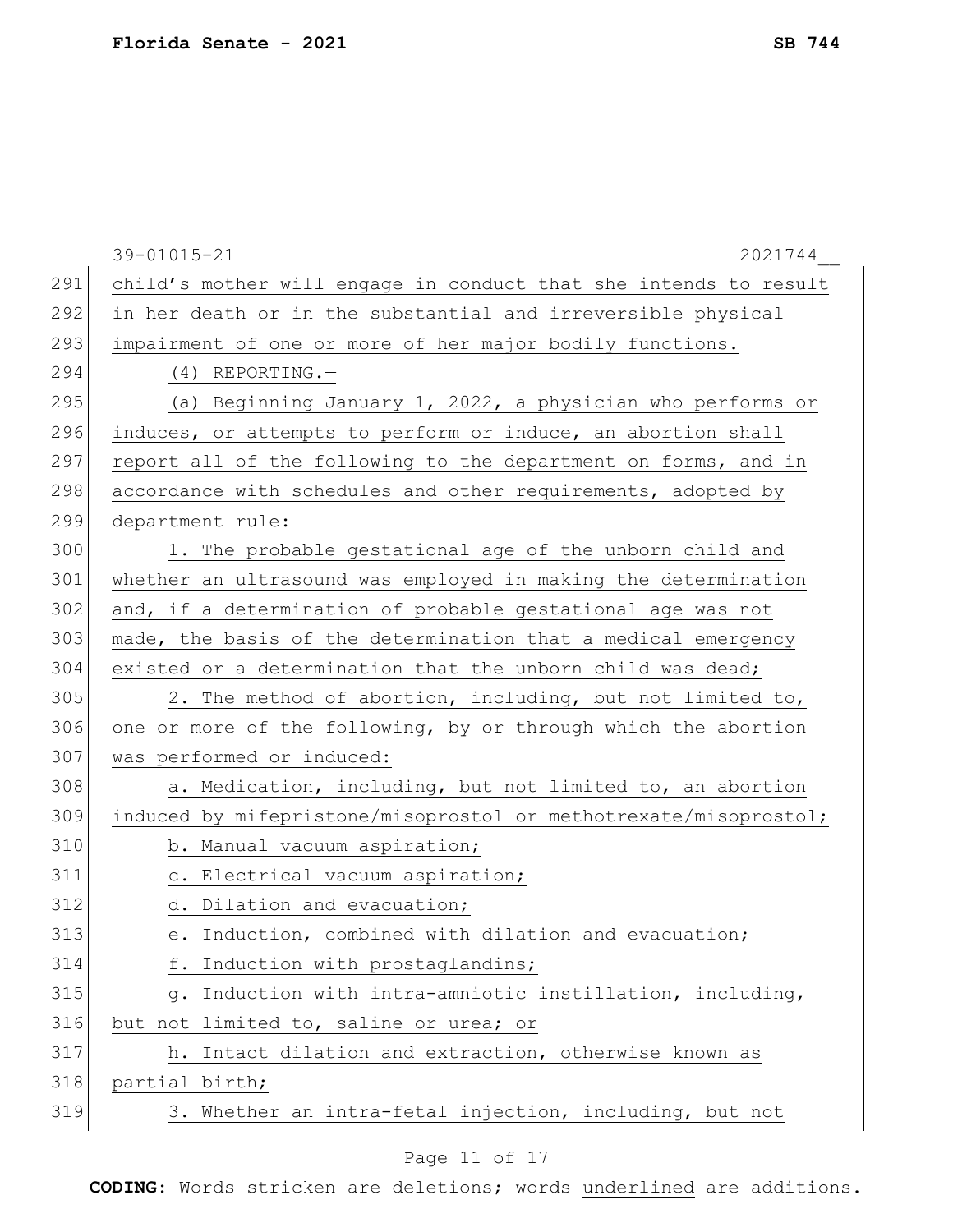|     | 39-01015-21<br>2021744                                            |
|-----|-------------------------------------------------------------------|
| 320 | limited to, intra-fetal potassium chloride or digoxin, was used   |
| 321 | in an attempt to induce the death of the unborn child;            |
| 322 | 4. The age and race of the unborn child's mother;                 |
| 323 | 5. If the unborn child was deemed capable of experiencing         |
| 324 | pain under paragraph (3) (c), the basis of the determination that |
| 325 | the pregnancy was a serious health risk to the unborn child's     |
| 326 | mother; and                                                       |
| 327 | 6. If the unborn child was deemed capable of experiencing         |
| 328 | pain under paragraph (3) (c), whether the method of abortion used |
| 329 | was the method that, using reasonable medical judgment, provided  |
| 330 | the best opportunity for the unborn child to survive and, if      |
| 331 | such method was not used, the basis of the determination that     |
| 332 | termination of the pregnancy using that method would pose a more  |
| 333 | serious health risk to the unborn child's mother than would       |
| 334 | other available methods.                                          |
| 335 | (b) A report required by paragraph (a) may not contain the        |
| 336 | name or the address of the woman whose pregnancy was terminated   |
| 337 | and may not contain any other information identifying the woman   |
| 338 | whose pregnancy was terminated; however, each report must         |
| 339 | contain a unique medical record identification number that        |
| 340 | allows the report to be matched to the medical records of the     |
| 341 | woman whose pregnancy was terminated.                             |
| 342 | (c) Beginning on June 30, 2022, and each June 30                  |
| 343 | thereafter, the department shall publish, in paper form and on    |
| 344 | its website, a summary providing statistics for the previous      |
| 345 | calendar year compiled from all of the reports made pursuant to   |
| 346 | paragraph (a) for that year. The summary must provide a           |
| 347 | tabulation of data for all of the items required by paragraph     |
| 348 | (a) to be reported and include each of the summaries from all     |

# Page 12 of 17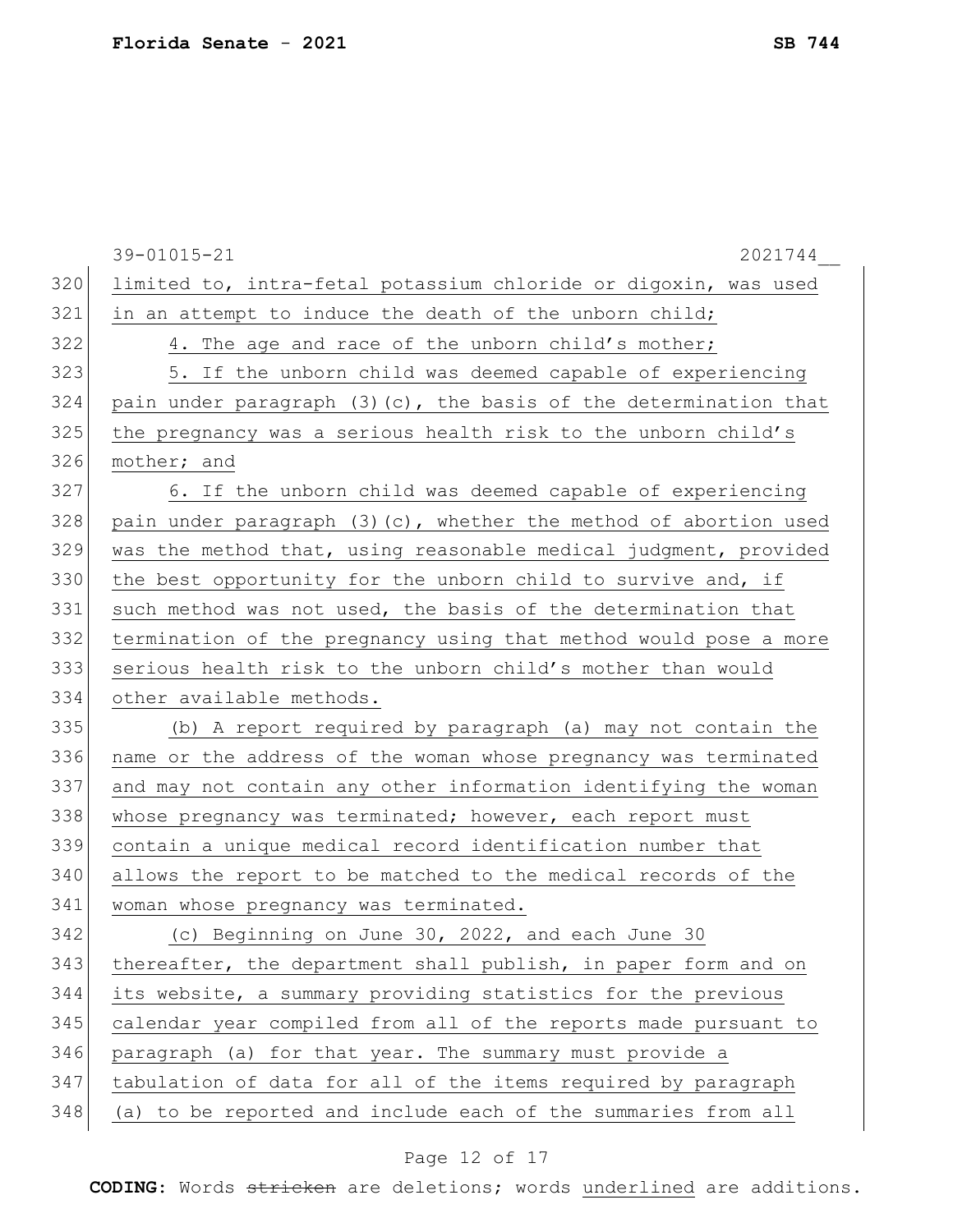39-01015-21 2021744\_\_ 349 previous calendar years for which reports have been filed, adjusted to reflect any additional data from late-filed reports or corrected reports. All reports must include the name of the physician who performs or induces, or attempts to perform or induce, the abortion and the name of the facility in which the abortion was performed, induced, or attempted to be performed or induced. The department shall ensure that the information included in the summary cannot reasonably lead to the identification of a pregnant woman upon whom an abortion was 358 performed, induced, or attempted. (d) The department may assess upon a physician who fails to 360 submit a report required by this subsection by the end of the 30th day after the due date established by department rule a late penalty of \$1,000 for each 30-day period or portion thereof 363 that a report is overdue. If a physician has failed to submit such a report or has submitted an incomplete report more than 6 months after the due date, the department may bring an action against the physician requesting a court of competent jurisdiction to order the physician to submit a complete report within a specified timeframe or be subject to civil contempt. The intentional or reckless failure by a physician to comply with this section, other than the late filing of a report or the intentional or reckless failure by a physician to submit a complete report in accordance with a court order, constitutes unprofessional conduct and is grounds for disciplinary action pursuant to s. 458.331 or s. 459.015, as applicable. A physician who intentionally or recklessly falsifies a report required 376 under this section commits a misdemeanor of the first degree, punishable as provided in s. 775.082 or s. 775.083.

#### Page 13 of 17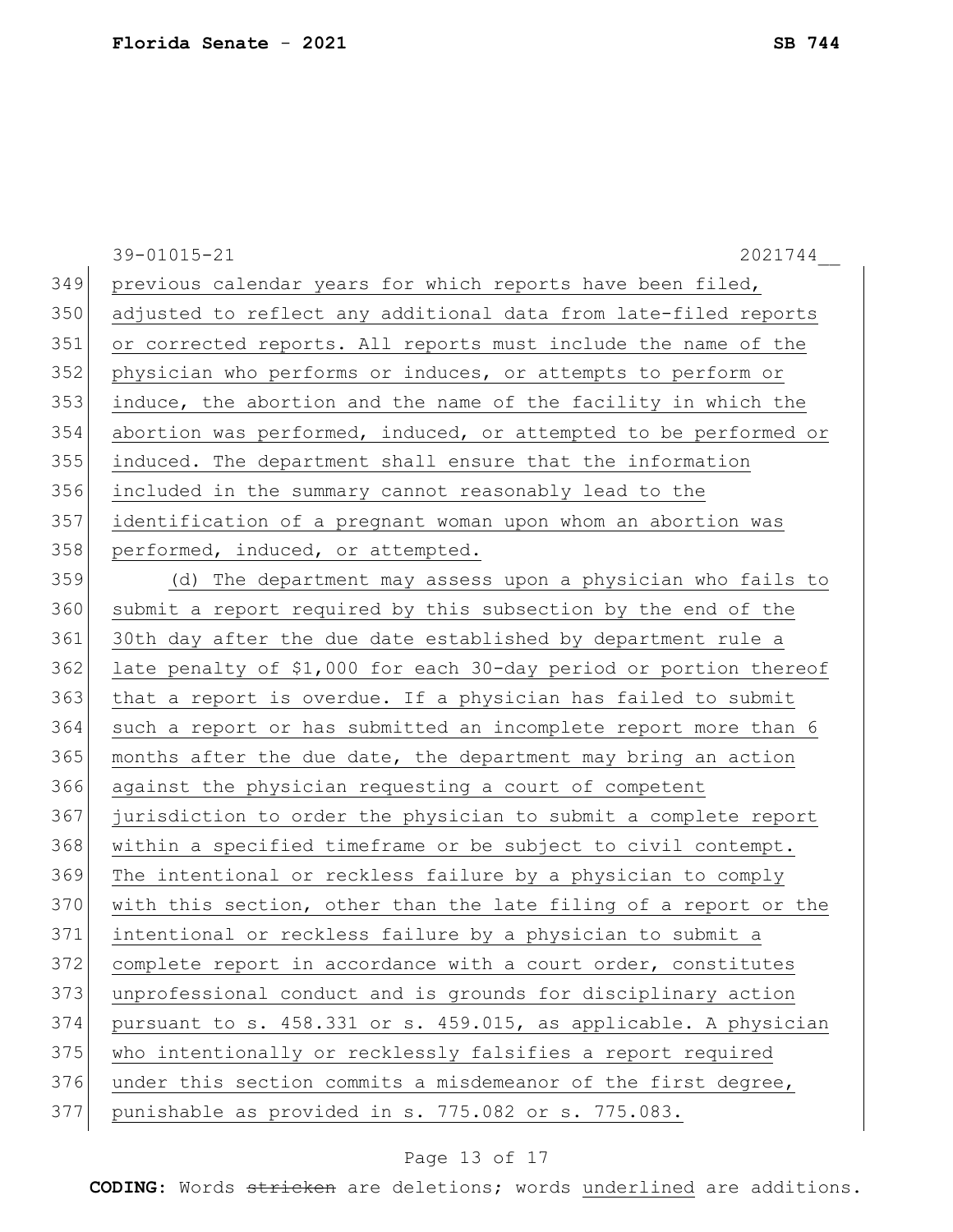|     | $39 - 01015 - 21$<br>2021744                                     |
|-----|------------------------------------------------------------------|
| 378 | (5) RULEMAKING. - The department shall adopt rules, including    |
| 379 | forms for the reports required under subsection $(4)$ , as       |
| 380 | necessary to implement this section, by January 1, 2022.         |
| 381 | (6) CRIMINAL PENALTIES. - A person who intentionally or          |
| 382 | recklessly performs or induces, or attempts to perform or        |
| 383 | induce, an abortion in violation of this section commits a       |
| 384 | felony of the third degree, punishable as provided in s.         |
| 385 | 775.082, s. 775.083, or s. 775.084. A penalty may not be         |
| 386 | assessed against the woman upon whom an abortion is performed or |
| 387 | induced or upon whom an abortion is attempted to be performed or |
| 388 | induced.                                                         |
| 389 | (7) CIVIL REMEDIES.-                                             |
| 390 | (a) A woman upon whom an abortion has been performed or          |
| 391 | induced in intentional or reckless violation of this section, or |
| 392 | the father of an unborn child aborted in intentional or reckless |
| 393 | violation of this section, may maintain a civil action for       |
| 394 | actual and punitive damages against the person who performed or  |
| 395 | induced the abortion. A woman upon whom an abortion has been     |
| 396 | attempted in intentional or reckless violation of this section   |
| 397 | may maintain a civil action for actual and punitive damages      |
| 398 | against the person who attempted to perform or induce the        |
| 399 | abortion.                                                        |
| 400 | (b) An injunction may be obtained against a person who has       |
| 401 | intentionally or recklessly violated this section to prevent him |
| 402 | or her from performing or inducing, or attempting to perform or  |
| 403 | induce, further abortions in violation of this section. A cause  |
| 404 | of action for injunctive relief against a person who has         |
| 405 | intentionally or recklessly violated this section may be         |
| 406 | maintained by one or more of the following:                      |
|     |                                                                  |

# Page 14 of 17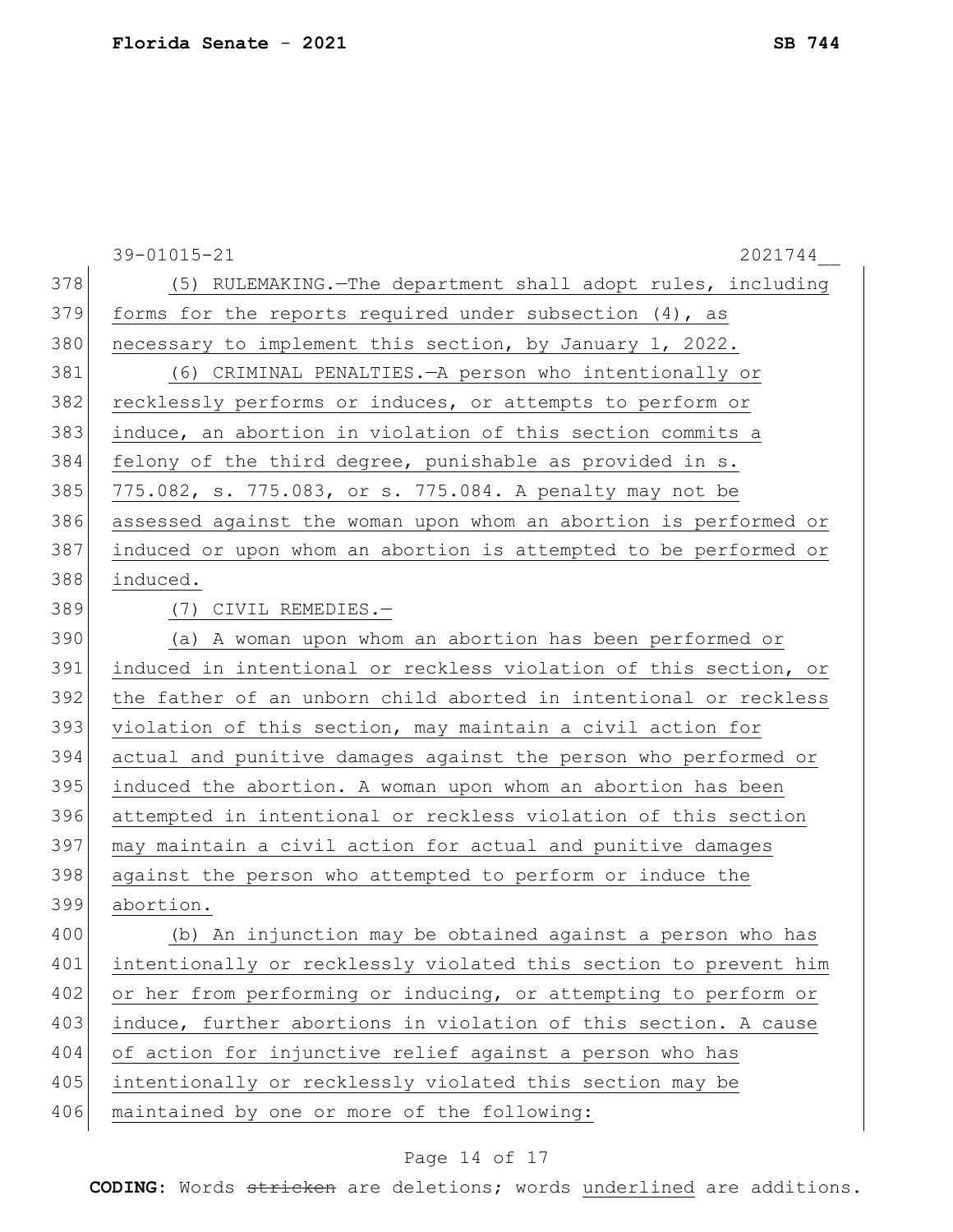|     | 39-01015-21<br>2021744                                           |
|-----|------------------------------------------------------------------|
| 407 | 1. The woman upon whom an abortion was performed or              |
| 408 | induced, or upon whom an abortion was attempted to be performed  |
| 409 | or induced, in violation of this section;                        |
| 410 | 2. The spouse, parent, sibling, or guardian of, or a             |
| 411 | current or former licensed health care provider of, the woman    |
| 412 | upon whom an abortion was performed or induced, or upon whom an  |
| 413 | abortion was attempted to be performed or induced, in violation  |
| 414 | of this section;                                                 |
| 415 | 3. A state attorney with appropriate jurisdiction; or            |
| 416 | 4. The Office of the Attorney General.                           |
| 417 | (c) If a judgment is entered in favor of the plaintiff in        |
| 418 | an action brought under this section, the court shall award      |
| 419 | reasonable attorney fees to the plaintiff.                       |
| 420 | (d) If a judgment is entered in favor of the defendant in        |
| 421 | an action brought under this section and the court finds that    |
| 422 | the plaintiff's suit was frivolous and brought in bad faith, the |
| 423 | court shall award reasonable attorney fees to the defendant.     |
| 424 | (e) Damages or attorney fees may not be assessed against a       |
| 425 | woman upon whom an abortion was performed or induced, or upon    |
| 426 | whom an abortion was attempted to be performed or induced,       |
| 427 | except in accordance with paragraph (d).                         |
| 428 | (8) PROTECTION OF PRIVACY IN COURT PROCEEDINGS. - In each        |
| 429 | civil or criminal proceeding or action brought under this        |
| 430 | section, if a woman upon whom an abortion has been performed or  |
| 431 | induced, or upon whom an abortion has been attempted to be       |
| 432 | performed or induced, does not give her consent to such          |
| 433 | disclosure, the court must rule on whether the anonymity of the  |
| 434 | woman must be preserved from public disclosure. The court, upon  |
| 435 | its own motion or the motion of a party, shall make such a       |
|     |                                                                  |

# Page 15 of 17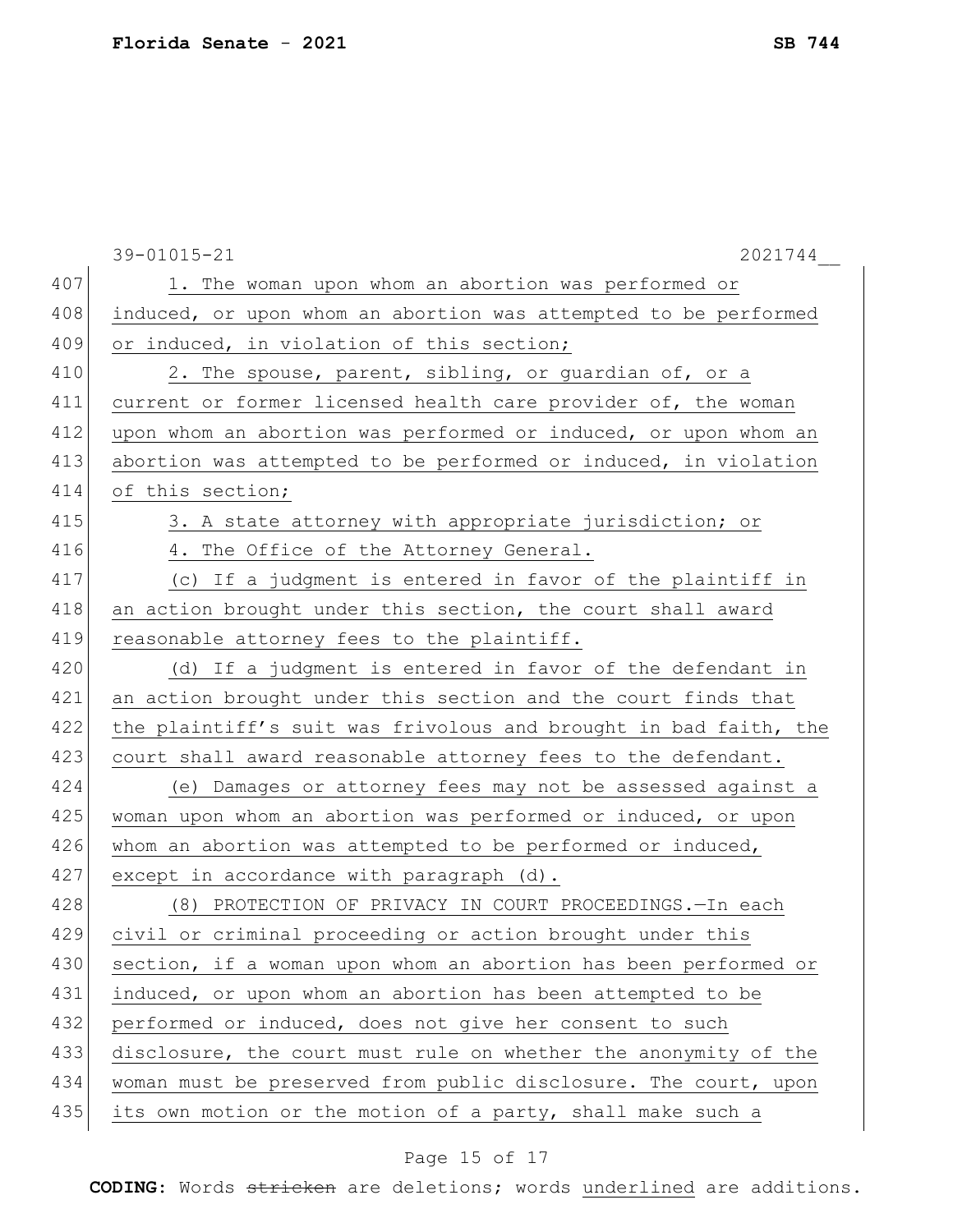|     | 39-01015-21<br>2021744                                           |
|-----|------------------------------------------------------------------|
| 436 | ruling and, if it determines that anonymity should be preserved, |
| 437 | shall issue an order to preserve the woman's anonymity to the    |
| 438 | parties, witnesses, and counsel and shall direct the sealing of  |
| 439 | the record and the exclusion of individuals from courtrooms or   |
| 440 | hearing rooms to the extent necessary to safequard the woman's   |
| 441 | identity from public disclosure. Each such order must be         |
| 442 | accompanied by specific written findings explaining why the      |
| 443 | anonymity of the woman should be preserved; why the order is     |
| 444 | essential to that end; how the order is narrowly tailored to     |
| 445 | serve that interest; and why a reasonable, less restrictive      |
| 446 | alternative does not exist. In the absence of the written        |
| 447 | consent of the woman upon whom an abortion has been performed or |
| 448 | induced or upon whom an abortion has been attempted to be        |
| 449 | performed or induced, anyone, other than a public official, who  |
| 450 | brings an action under paragraph (7) (a) or paragraph (7) (b)    |
| 451 | shall do so under a pseudonym. This section may not be construed |
| 452 | to conceal the identity of the plaintiff or any witness from the |
| 453 | defendant or from attorneys for the defendant.                   |
| 454 | (9) CONSTRUCTION. - This section may not be construed to         |
| 455 | repeal, by implication or otherwise, s. 390.01112 or any other   |
| 456 | applicable provision of state law regulating or restricting      |
| 457 | abortion. An abortion that complies with this section but        |
| 458 | violates s. 390.01112 or any other applicable provision of state |
| 459 | law is deemed unlawful. An abortion that complies with s.        |
| 460 | 390.01112 or any other state law regulating or restricting       |
| 461 | abortion but violates this section is deemed unlawful. If this   |
| 462 | act, or any portion thereof, is temporarily or permanently       |
| 463 | restrained or enjoined by judicial order, all other state laws   |
| 464 | regulating or restricting abortion must be enforced as though    |

# Page 16 of 17